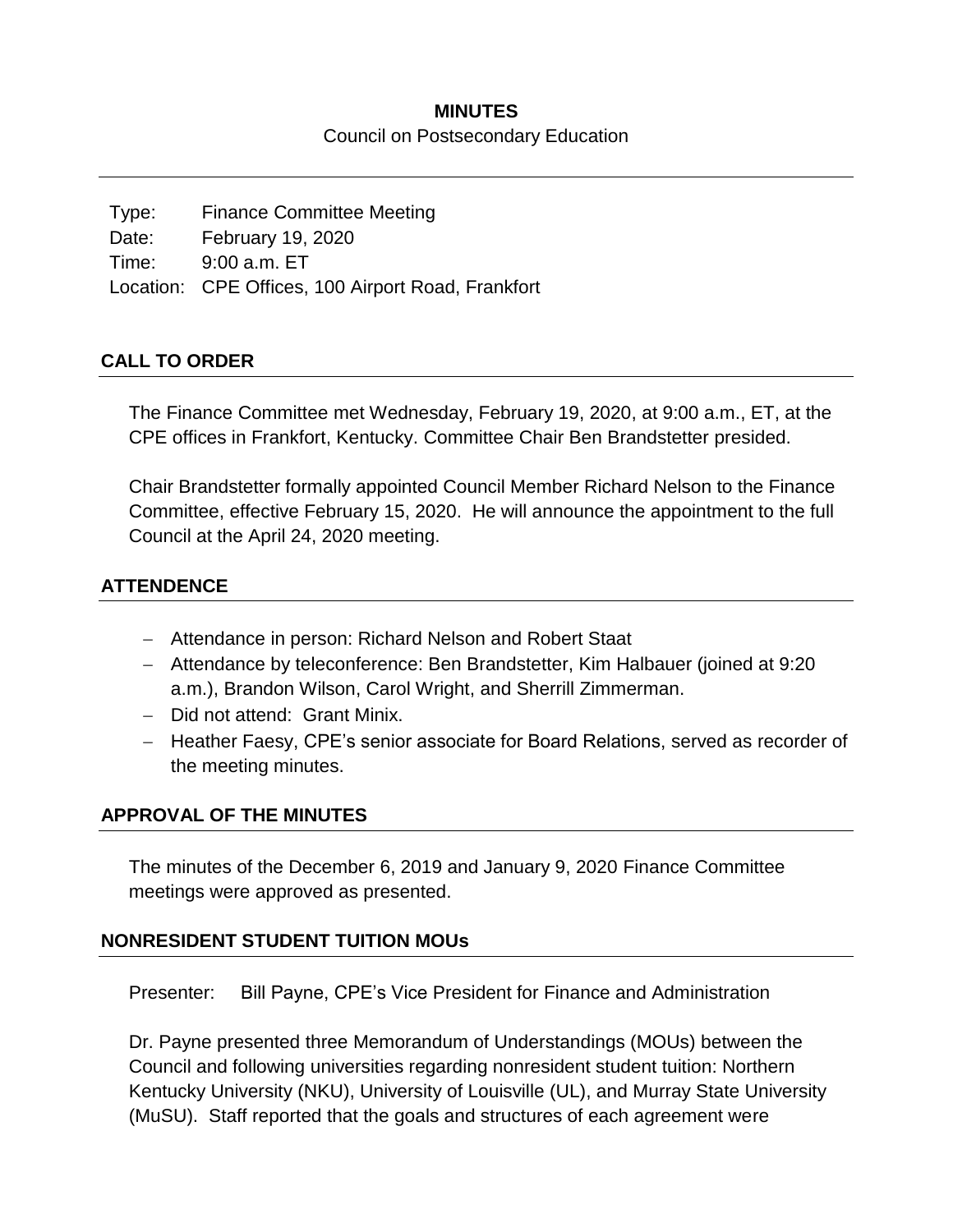consistent with the Nonresident Student Tuition Policy approved at the October 31, 2019 meeting.

NKU's MOU targets 12 states and 12 countries. It specifies that students must have a 2.5 unweighted grade point average and students from the targeted states and countries may receive a tuition scholarship lowering their net cost to the resident tuition rate plus \$500. Mike Hales, NKU's Chief Financial Officer, provided additional context.

UL's MOU specifies the following: (1) Active military students, most of whom are nonresident, are charged \$250 per credit hour, (2) Students taking online courses, regardless of residency, are charged the same rate, (3) Prior to transfer to the university, students from Panama taking classes in their home country pay nothing to the university, but are counted as non-resident students, and (4) The university offers focused, institutional financial aid to nonresident students with academic qualifications that exceed specified levels and indicate a strong likelihood of success. Rick Graycarek, UL's AVP of Budget and Financial Planning, provided additional context and answered questions regarding the online tuition component.

MuSU's MOU currently targets 6 surrounding states in an effort to ensure a geographically diverse student body and access, particularly for first-generation and underrepresented minorities. Jackie Dudley, MuSU's Vice President for Finance and Administration, provided additional comments and thanked the Council for their work on the matter.

MOTION: Dr. Staat moved that the Committee accept the three individual MOUs between the Council and Northern Kentucky University, the University of Louisville and Murray State University regarding nonresident student tuition, and recommend approval of each to the Council at its April 24, 2020 meeting. Ms. Wright seconded the motion.

VOTE: The motion passed.

# **INTERIM CAPITAL PROJECT REQUEST - KCTCS**

Presenters: Shaun McKiernan, CPE's Director of Finance and Budget

Mr. McKiernan presented the interim capital project requested by the Kentucky Community and Technical College System (KCTCS) for the Fire Commission's National Responder Preparedness Center Parking Lot. The original scope of the project was \$2,000,000, but after beginning the project, it was discovered that soil conditions on the site required extensive remediation, and KCTCS requested a scope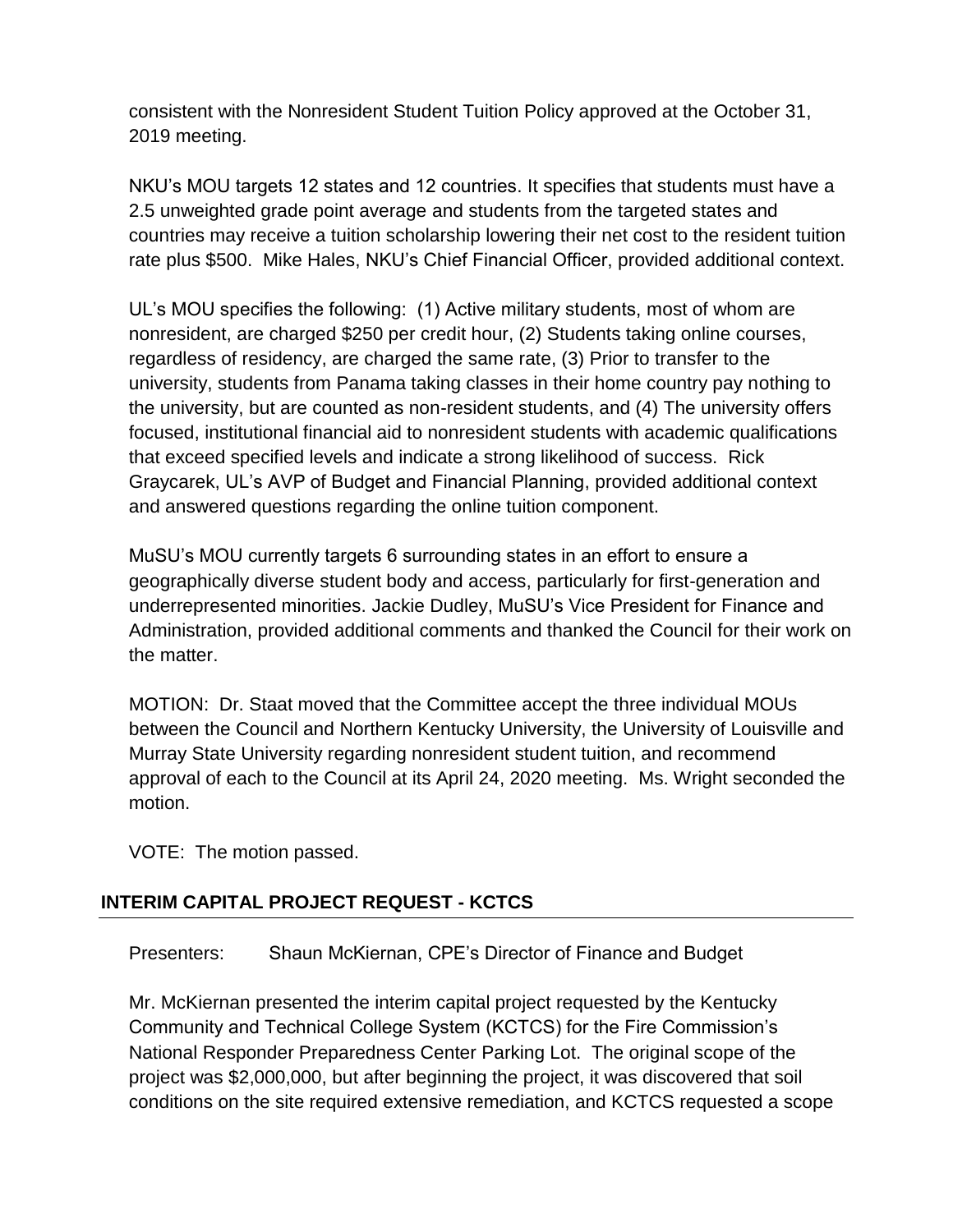increase of \$1,000,000 in agency funds. Historically, scope increases have not required Council approval; however, since the magnitude of the increase exceeds 15% and the source of funds is agency restricted funds, the Council must review the request. At its January 24, 2020 meeting, the Council delegated the final review of, and accompanying action on, this request to the Finance Committee.

MOTION: Ms. Wright moved the Committee approve the \$1,000,000 agency fund scope increase for the Fire Commission's National Responder Preparedness Center Parking Lot on behalf of the Council. Ms. Zimmerman seconded the motion.

VOTE: The motion passed.

# **2020-22 EXECUTIVE BUDGET REVIEW**

Presenter: Bill Payne, CPE's Vice President for Finance and Administration

Dr. Payne presented a comprehensive review of the Governor's proposed executive budget as it pertains to the Council on Postsecondary Education and Kentucky's college institutions. He answered several questions from the Council concerning the Governor's proposals on performance funding and asset preservation and next steps in the legislative process. It is expected that the House will present their budget in early March 2020 and the Committee will receive another update at its March 18, 2020 meeting.

# **TUITION AND MANDATORY FEE SETTING UPDATE**

Presenter: Bill Payne, CPE's Vice President for Finance and Administration

Dr. Payne presented key issues for the 2020-22 tuition setting cycle and policy relevant data the Committee will need to consider during the setting process. Dr. Payne will present additional data at the next meeting in anticipation of the Committee's final recommendation at its April 20, 2020 meeting. The Committee also discussed HB 171, the act related to retirement costs for KERS employers.

# **ONLINE TUITION DISCUSSION**

Presenter: Bill Payne, CPE's Vice President for Finance and Administration

Dr. Payne referred to the agenda materials regarding the questions on online tuition posed by Committee Chair Brandstetter. Council member questions that were posed included online course development costs and whether it's more expensive to provide